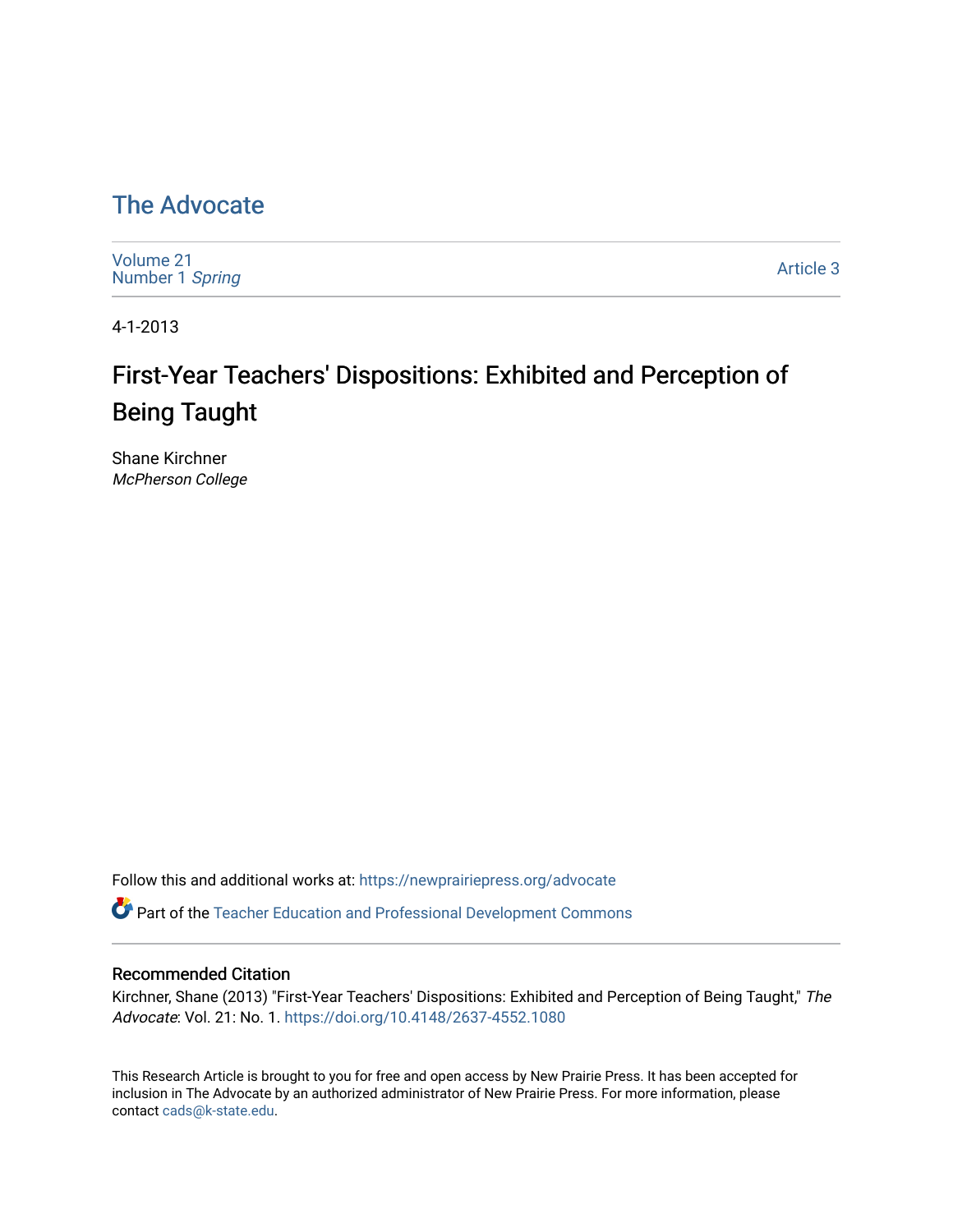## First-Year Teachers' Dispositions: Exhibited and Perception of Being Taught

#### Abstract

The NCATE standards adopted in 2000 mandated the assessment of teacher dispositions. However, the lack of specificity of the construct has led to an environment where many institutions struggle to develop high-quality disposition assessments. The result is a hodgepodge of constructs and systems; some that work, some that do not. This quantitative study used a modified version of the Teacher Disposition Index to identify the extent to which first-year teachers self-reported exhibiting the dispositions and whether they perceived they were taught the dispositions by the teacher education programs from which they graduated.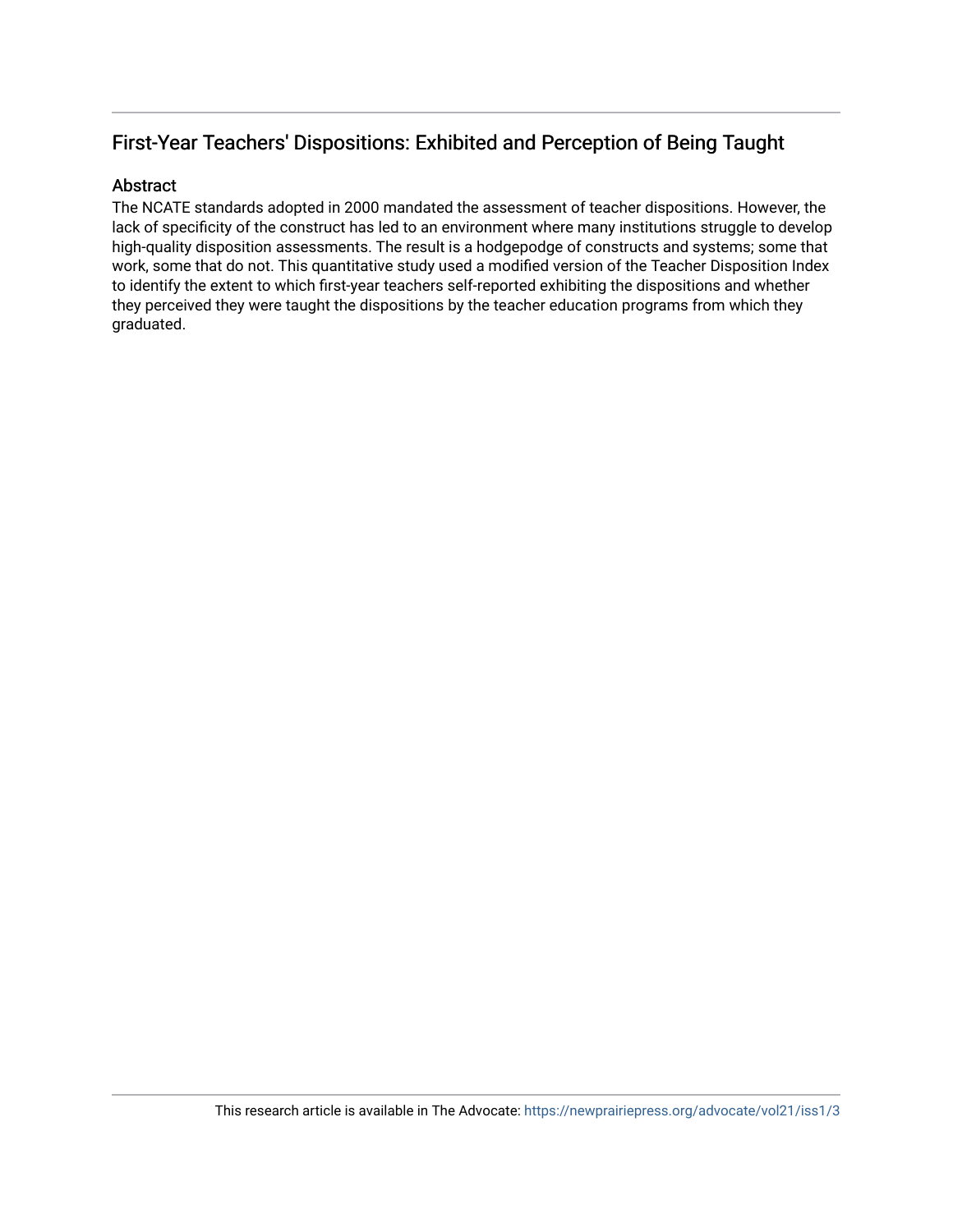### **First – Year Teachers' Dispositions: Exhibited and Perception of Being Taught**

## **Dr. Shane Kirchner McPherson College (Kansas) (Synopsis of Dissertation, 2012 ATE-K Dissertation Award, 2-12)**

#### *Abstract*

The NCATE standards adopted in 2000 mandated the assessment of teacher dispositions. However, the lack of specificity of the construct has led to an environment where many institutions struggle to develop high-quality disposition assessments. The result is a hodgepodge of constructs and systems; some that work, some that do not. This quantitative study used a modified version of the Teacher Disposition Index to identify the extent to which first-year teachers self-reported exhibiting the dispositions and whether they perceived they were taught the dispositions by the teacher education programs from which they graduated.

#### *Introduction and Purpose*

In the late 1980's the triad of knowledge, skills, and dispositions was added to the lexicon of teacher education. This triad has since become a guidepost for many teacher education programs. However, teacher education programs struggle to incorporate these elements into the curriculum and tend to focus more on knowledge and skills than dispositions (Colton & Sparks-Langer, 1993). This lack of attention does not mean that dispositions are seen as unimportant. Some scholars- such as Wilkerson and Lang (2007) posit a hierarchal relationship among the triad of knowledge, skills, and dispositions with dispositions at the apex.

This study identifies the extent to which novice teachers' self-reported dispositions differ according to size and/or religious affiliation of the college or university from which they graduated. Additionally, it identifies the extent to which the novice teachers feel they were taught these dispositions by the teacher education program from which they graduated.

#### *Methodology*

An online survey of 45 positive teacher dispositions was distributed. The survey, based on the Teacher Disposition Index (TDI) (Schulte, Edick, Edwards, & Mackiel, 2004), asked respondents to indicate the extent to which they felt they exhibited the dispositions on a five point Likert-type scale from "strongly disagree" to "strongly agree." For each disposition they were also asked to indicate "yes" or "no" if they felt the teacher education program from which they graduated taught the disposition or not. In all, 258 usable surveys were collected out of the 648 sent to the first-year teachers. The response rate of usable data is 39.8%.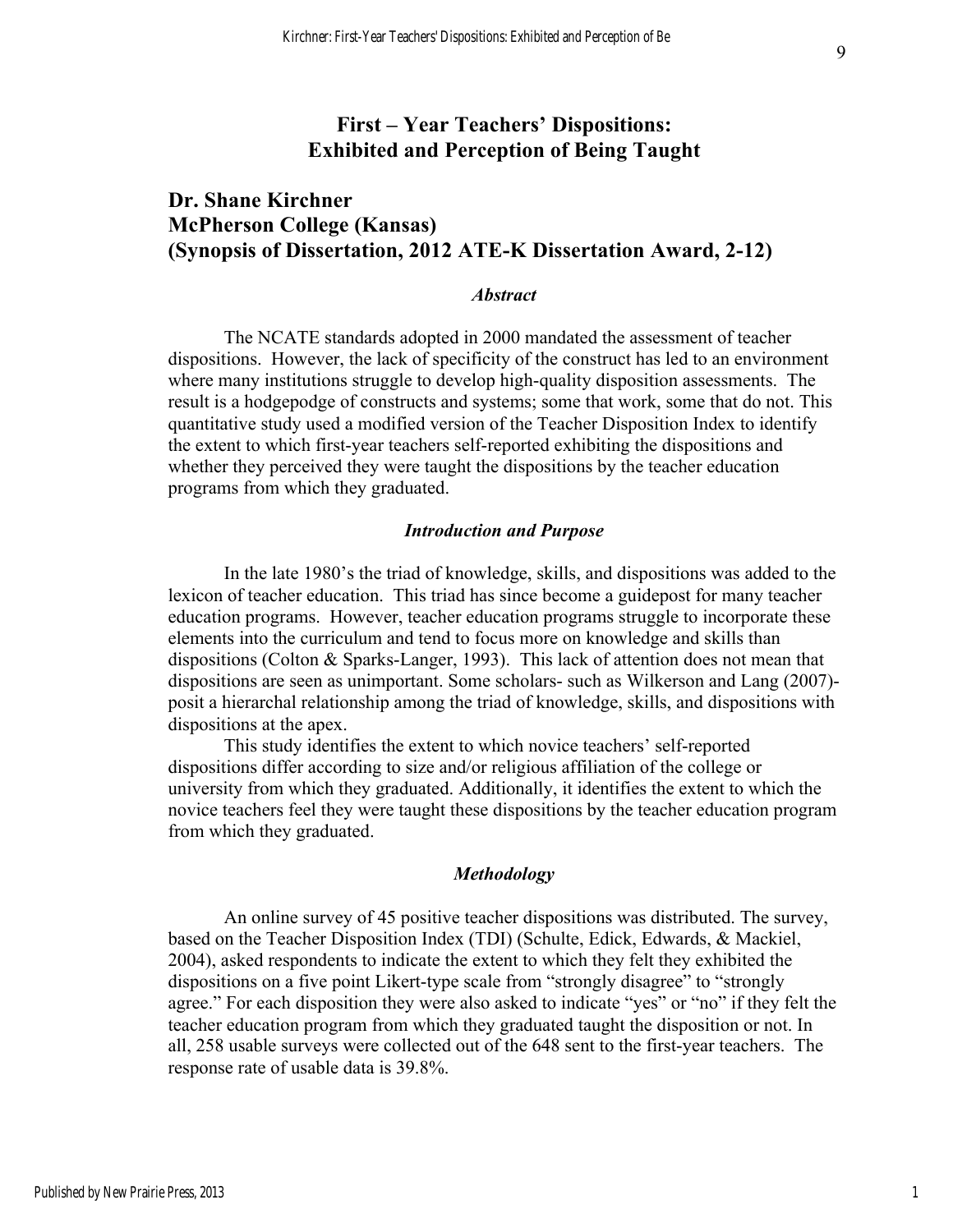#### *Results*

The majority of the respondents were females (81%), 25 years old or younger (65%) from large universities (77%). These demographics generally mirror the teacher demographics of the state in which the study was conducted.

Question 1. *To what extent do novice teachers self-report that they exhibit positive teacher dispositions?* Overall, the first year teachers indicated they exhibited the listed dispositions. A cumulative review of all 45 dispositions shows 93.6% of responses were positive for "agree" or "strongly agree" that they exhibit the dispositions. The survey was divided into two subsets, as determined by the TDI; 25 student-centered dispositions and 20 professional/curriculum-centered dispositions. The percentage of those who agreed or strongly agreed that they exhibit the dispositions from the studentcentered subset was 97.0%. Those agreeing or strongly agreeing that they exhibit the professional/curriculum-centered dispositions was 89.3%.

Question 2. *To what extent do novice teachers perceive they were taught theses same dispositions?* In general, the respondents perceive the colleges or universities from which they graduated as having taught the selected dispositions. A cumulative review of all 45 dispositions shows that 88.51% of responses were positive for teaching the dispositions. The responses indicated a higher level agreement with the student-centered dispositions (91.31%) than the professional/curriculum-centered dispositions (85.02%).

Question 3. *Do graduates of small, private, church affiliated Institutions of Higher Education (IHEs) display the assessed dispositions at the same rate as graduates of large, public, secular universities?* In addition to presenting this specific information, data comparing the sex and age of respondents is also reviewed.

Overall, there was no significant difference identified between the graduates of large, public universities and small, private colleges and universities. This is true of the exhibited dispositions and the perception of being taught the dispositions. In fact there were no significant differences found on any of the aggregated test including comparing sex and age. When drilling down to specific dispositions an occasional significant difference was identified. Where there are significant differences, they do not seem to cluster around any particular areas.

#### *Observations and analysis*

The number of statistically significant results is limited. However, some general observations can be drawn.

#### *Frequency distribution of exhibited dispositions.*

Three key findings are observable when reviewing the frequency distribution of the exhibited dispositions. First, the frequency of exhibited dispositions data are skewed to show high agreement with these dispositions. Second, the student-centered dispositions are ranked higher than the professional/curriculum-centered dispositions. Third, there does not appear to be any clusters of data that can be further analyzed.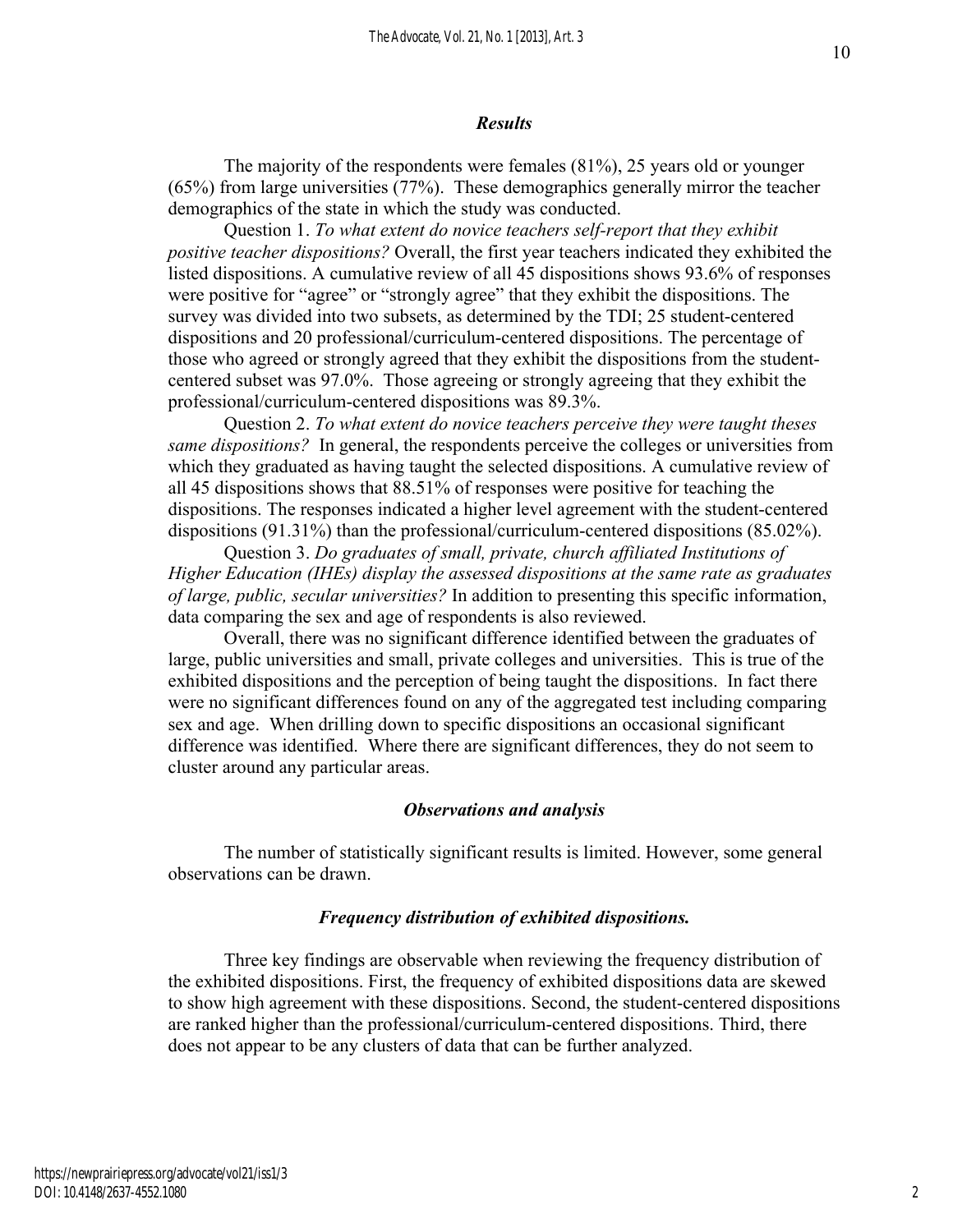#### *Frequency distribution of perceived taught dispositions.*

Based on the responses to this survey, respondents believe they are being taught dispositions. Just as with exhibited dispositions, the dispositions identified in the subset of student-centered are perceived to be taught more than the professional/curriculumcentered dispositions. However, participants indicated they were taught the dispositions at a lower rate than they exhibit the dispositions. It could be that they feel they exhibit some of the dispositions and were never taught them or that dispositions were innate parts of their personalities and thus did not need to be taught.

#### *Comparison by IHE type.*

Overall no significant difference was found between the respondents from the small, private colleges and universities and the respondents from the large, public universities for both exhibited dispositions and perception of taught dispositions in aggregate reviews of the 45 dispositions and in the two subsets. For that matter, only one significant difference was found in reviewing the specific exhibited dispositions. Reviewing the perceived taught dispositions identified significant differences on seven of the 45 dispositions. For these seven dispositions the respondents from large institutions indicated they were taught the dispositions at a higher rate than the respondents from the small institutions.

#### *Comparison by sex of respondent.*

The validation and reliability study of the TDI used as the basis for this study identified no significant differences between male and female respondents (Schulte, et al., 2004). However, the results of this study identified a number of significant differences between the responses of the males and females. In short, the females seem to exhibit the dispositions significantly more than the males; but, despite a lack of significant difference, the males seem to feel they were taught dispositions at a higher rate than the females.

#### *Comparison by age of respondents.*

Overall there was no real difference between respondents identified as 25 and younger (traditional age college students) and those identified as 26 and older (nontraditional age college students). Just as with the other comparison groups, aggregate reviews of all 45 dispositions and the two subsets identified no significant differences in exhibited or perceived instruction of dispositions. In fact, there were only four significant differences at the individual disposition level.